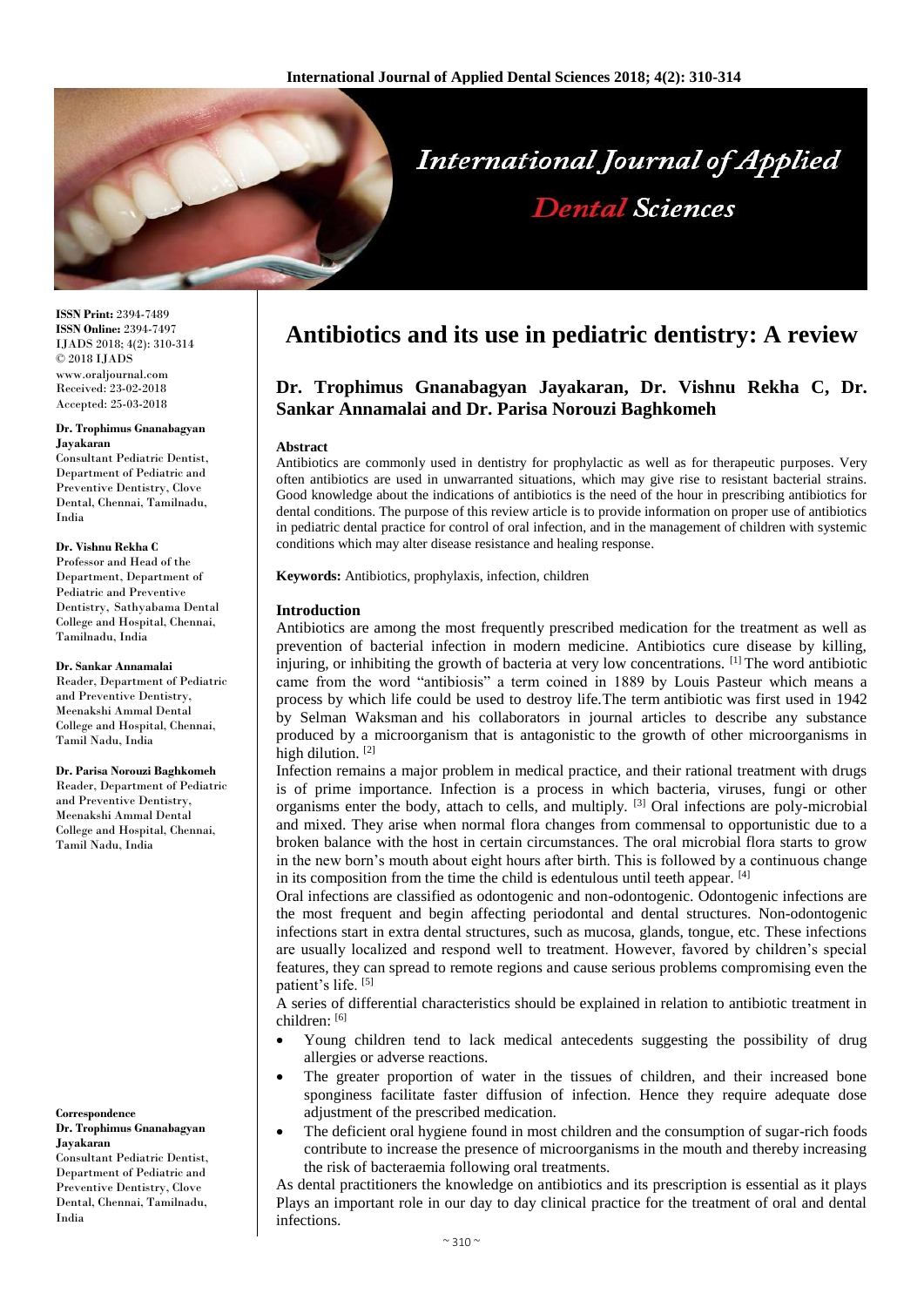International Journal of Applied Dental Sciences

#### **History of Antibiotics**

Illness has been man's heritage from the beginning of his existence, and the search of remedies to combat it is perhaps equally old. The discovery of Penicillin, one of the world's first antibiotics, marked a true turning point in human history when doctors finally had a tool that could completely cure their patients of deadly infectious diseases. Penicillin was discovered in London in September of 1928 by Alexander Flemming. [7]

German chemist Gerhard Domagk (1895–1964) in 1935 discovered Prontosil, the first Sulfa drug. Streptomycin was first isolated on October 19, 1943, by Albert Schatz, a graduate student, in the laboratory of Selman Abraham Waksman at Rutgers University. Tetracycline was patented in 1955 by Lloyd Conover, which became the most prescribed broad spectrum antibiotic in the United States. SmithKline Beecham patented Amoxicillin or amoxicillin/potassium clavulanate tablets, and first sold the antibiotic in 1998 under the trade names of Amoxicillin, Amoxil, and Trimox. [8]

#### **Choice of an Antibiotic**

Many therapeutically effective antimicrobials are now available and more are being added, it is necessary to lay down certain guiding principles for tailoring a rational therapeutic regimen for an individual patient.

The choice of an antbiotic depends on the following factors: [9]

- A. Host related factors: Age, Renal and hepatic function, Local factors
- B. Pathogen related factors
- C. Drug factors: Spectrum of activity, Type of activity, Compliance by the patient, Cost consideration

#### **β-lactam Antibiotics**

β-lactam antibiotics are useful and frequently prescribed antimicrobial agents that share a common structure and mechanism of action of inhibiting the synthesis of the bacterial peptidoglycan cell wall. β-lactam antibiotics include Penicillins and Cephalosporins. [10]

#### **Amoxicillin**

Amoxicillin is an extended spectrum Penicillin group of antibiotics. It became first available in 1972. It is on the World Health Organization's list of Essential Medicines, the most important medication needed in a basic health system. It is one of the most commonly prescribed antibiotics in children.

Amoxicillin is active against many gram positive and gram negative bacteria. In general, Streptococcus, Bacillus subtilis, Enterococcus, Haemophilus, Helicobacter, and Morexella are susceptible to amoxicillin, whereas Citrobacter, Klebsiella, and Pseudomonas aeruginosa are resistant to it. Some E.coli and most clinical isolates of Staphylococcus aureus have developed resistance to Amoxicillin to varying degrees [11]. Therapeutic uses: [12]

- Dental prophylaxis in patients at risk of endocarditis (single dose)
- For the treatment of pulpal, periapical and periodontal infection.
- Upper respiratory tract infection due to Streptococci, Pneumococci and H. influenza
- Infection of skin and soft tissues due to streptococci and susceptible staphylococci.

#### **Contraindication**

- Penicillin allergy
- Hypersensitivity reaction (anaphylaxis or Steven Johnson syndrome)
- Kidney disease
- Phenylketonuria
- Intestinal colitis

Pediatric Dosage: [12]

Children up to 10 years  $> 40$  kgs - 125–250 mg every 8 hours Children up to 10 years  $<$  40 kgs - 20 – 40 mg/kg daily in divided doses every 8 hours or 25 - 45 mg/kg daily in divided doses every 12 hours

Maximum dosage for Children: 2 g/day

Infants  $<$  3 months old - Maximum of 30 mg/kg daily in divided doses

Available forms: Tablet 125 mg, Capsule 250 mg and 500 mg, Oral suspension 125mg/5ml and 250mg/5ml

#### **Cephalosporins**

Cephalosporins were discovered in 1945 by the Italian pharmacologist Giuseppe Brotzu and were first sold in 1964. They are indicated for the prophylaxis and treatment of infections for children who are allergic to penicillin group of drugs. First generation cephalosporins are active predominantly against gram positive bacteria, and successive generations have increased activity against gram negative bacteria. [7]

## **Cephalexin**

Pediatric Dosage: [12]

25-100 mg/kg/ day every 6-8 hours

Available forms: Tablet 125mg, 250 mg and 500mg, Capsule 250 mg, 500 mg and 750 mg, Oral Suspension 125 mg/5ml and 250 mg/5ml.

#### **Cefadroxil**

Pediatric Dosage: [12]

30-40 mg/kg/day in 2 divided doses Available forms: Tablet 1g, Capsule 500 mg, Oral suspension 250 mg/5 ml and 500 mg/5 ml

#### **Cefixime**

Pediatric Dosage: [12]

8 mg/kg/day in 2 divided doses for children weighing <50 kgs or  $< 12$  years.

Available forms: Tablet 400 mg, Chewable Tablet 100 mg and 200 mg and Oral suspension 100 mg/5 ml, 200 mg/5 ml and 500 mg/5 ml.

#### **Nitroimidazole**

The history of Nitroimidazole as agents for clinical disease began with the recognition in 1953 that vaginitis was caused by the protozoan Trichomonas vaginalis*.* This led to the intensive search for a drug that would provide an effective treatment. Among 5-nitroimidazoles, metronidazole, imidazole and ornidazole are in widespread clinical use in dentistry<sup>[2]</sup>.

#### **Metronidazole**

Metronidazole was introduced in 1959 and is one of the mainstay drugs for the treatment of anaerobic and certain parasitic infection. Metronidazole is a 5-nitroimidazole available for oral administration or as a suppository; also formulated as hydrochloride for intravenous use, and as a benzoate in an oral suspension and also a dental gel.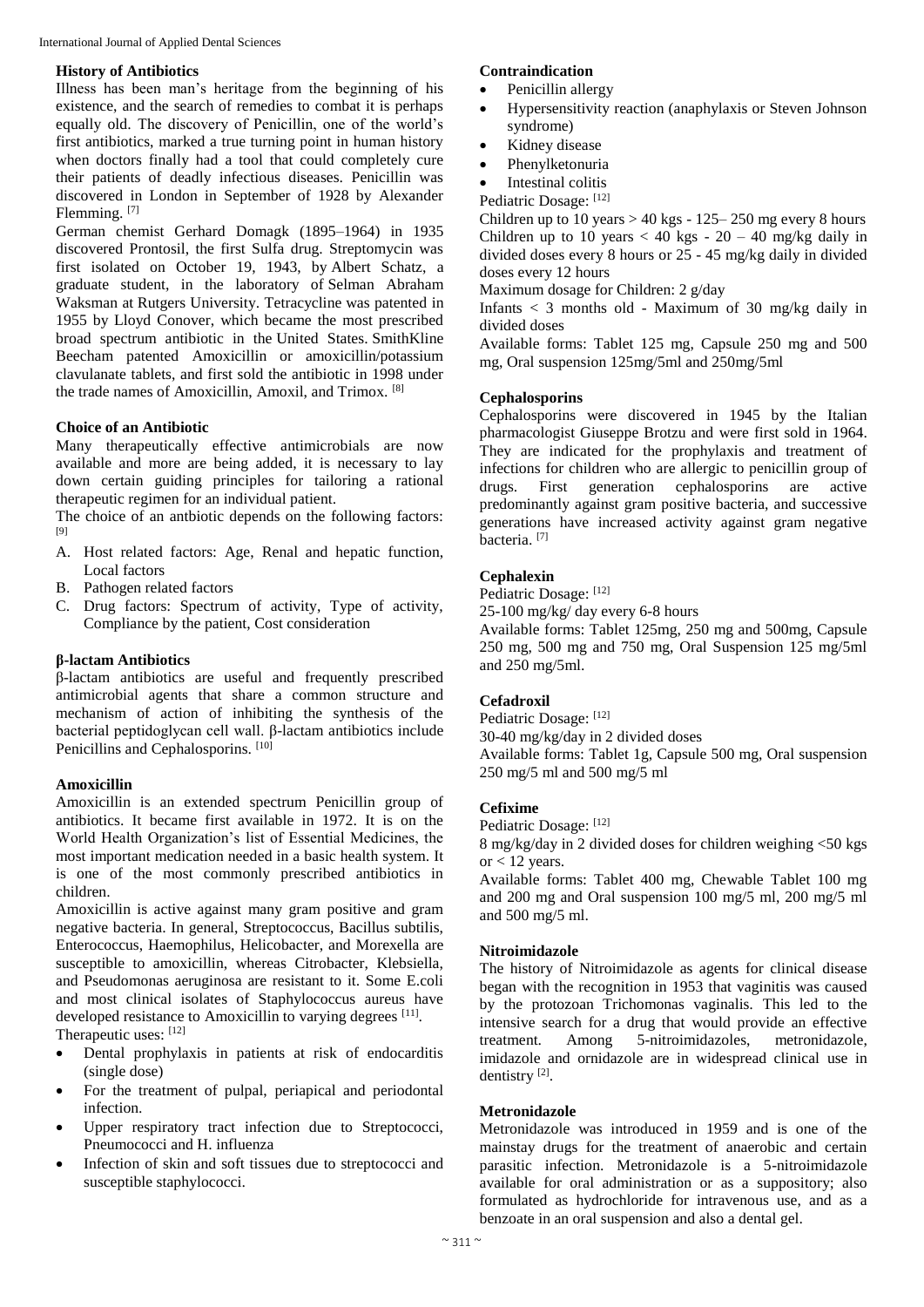It is a potent inhibitor of obligate anaerobic bacteria and protozoa, but not of any organism that is aerobic or incapable of anaerobic metabolism. [11]

Therapeutic Uses: [12]

- Acute necrotizing ulcerative gingivitis (Vincent's Stomatitis)
- Pericoronitis and pericoronal abscess
- Chronic aggressive periodontitis
- Periapical and periodontal abscess
- Dent alveolar abscess
- Cellulitis and Space infections
- **Osteomyelitis**
- Infected sockets
- Gastro-duodenal ulcers caused by Helicobacter pylori
- Surgical prophylaxis

Contraindications:

Hypersensitivity to metronidazole and alcohol consumption. Pediatric Dosage: [12]

30 mg/kg/day in 3 divided doses

Age 7 - 10 years: 300 mg in three divided doses

Age  $3 - 7$  years: 200 mg in three divided doses

Age  $1 - 3$  years: 150 mg in three divided doses

Maximum dosage for Children: 2 g/day

Available forms: Tablet 200 mg, 250 mg, 400 mg and 500 mg, Infusion solution 500 mg/5ml,

Oral suspension 200 mg/5 ml

## **Antibiotic Combinations**

Antibiotic combinations have long been used to provide antibacterial activity against multiple potential pathogens for initial empirical treatment for critically ill patients. The simultaneous use of two or more antimicrobial agents is recommended in specifically defined situations based on pharmacological rationale. However, selection of an appropriate combination requires an understanding of the potential for interaction between the antimicrobial agents. Antimicrobial agents acting at different targets may enhance or impair the overall antimicrobial activity. A combination of drugs also may have additive or super additive toxicities. [13]

#### **Amoxicillin and clavulanic acid**

Amoxicillin/Clavulanic acid combination was introduced in United States in 1984 as an antimicrobial agent that would enhance the activity of Amoxicillin by the addition of the beta-lactamase inhibitor Clavulanic acid. During the past 30 years this combination is being used for a variety of pediatric infectious diseases. [14] Amoxicillin and Clavulanate potassium is an oral antibacterial combination consisting of the semisynthetic antibiotic Amoxicillin and Clavulanic acid is produced by the fermentation of Streptomyces clavuligerus. It is a β-lactam structurally related to the penicillins and possesses the ability to inactivate a wide variety of βlactamases by blocking the active sites of these enzymes. Clavulanic acid is particularly active against the clinically important plasmid mediated β-lactamases frequently responsible for transferred drug resistance to Penicillins and Cephalosporins.<sup>[11]</sup>

Pediatric Dosage: [12]

For Severe infections 45mg/kg/day every 12 hours

Or 40 mg/kg/day every 8 hours

For less severe infections 25 mg/kg/day every 12 hours

Or 20 mg/kg/day every 8 hours

Maximum dosage: For children  $< 40$  kg, 1000 - 2800 mg Amoxicillin/ 143 - 400 mg Clavulanic acid

Available forms: Tablet 375 mg, 625 mg and 1000mg, Oral suspension 228.5 mg/5 ml

**Role of triple antibiotic paste in reducing dental infections**

The infection of the root canal system is considered to be a polymicrobial infection, consisting of both aerobic and anaerobic bacteria. Because of the complexity of the root canal infection, it is unlikely that any single antibiotic could result in effective sterilization of the canal. More likely, a combination would be needed to address the diverse flora encountered. The combination that appears to be most promising consists of Metronidazole, Ciprofloxacin, and Minocycline. This triple antibiotic regimen was first tested by *Sato et al.* in 1996. <sup>[15]</sup>

In recent years, the Cariology Research Unit of the Niigata University has developed the concept of "Lesion sterilization and tissue repair LSTR" therapy that employs the use of a combination of antibacterial drugs, Metronidazole 500 mg, Ciprofloxacin 200 mg, and Minocycline 100 mg (3 mix used in1:1:1 ratio) for the disinfection of oral infectious lesions, including dentinal, pulpal, and periradicular lesions. A carrier of equal amounts of macrogol ointment and propylene glycol (MP) are mixed together resulting in an opaque mix (MP used in a 1:1 ratio). Either a 1:5 MP: 3mix (creamy consistency) or 1:7 MP: 3mix (standard mix) can be prepared. The antibiotic paste is left in the tooth for a period of 4 weeks to allow complete disinfection of any necrotic tissue. After this period the tooth is re-entered for further treatment. [16]

## **Use of Triple antibiotic paste** [16]

- A) Regenerative endodontic treatments
- B) In healing of large periradicular lesions
- C) Killing common endodontic pathogens from necrotic/infected root canals *in vitro*.
- D) In order to sterilize the infected root dentine, especially the deep layers
- E) Traumatized immature tooth with a periapical lesion.

## **Antibiotic combinations in Pediatric restorative dentistry**

Pediatric restorative dentistry has evolved and got revolutionized over the years. The search for an ideal restorative material has led the researchers for the development of numerous restorative materials each surpassing the other with their innumerable advantages over one another. [17]

The addition of antibiotics to Glass ionomer cement (GIC) has recently been recommended for the treatment of carious lesions aiming to reduce the total number of viable bacteria, while preserving dentin tissue and pulpal vitality. A combination of Ciprofloxacin, Metronidazole and Minocycline has been showed to be successful in sterilizing carious lesion samples. Staining of dentin, however has been reported with the use of Minocycline in the antibiotic mixture. Therefore, variations of the original triple antibiotic mixture has been suggested, whereby Minocycline was left out of the combination (i.e) Bi antibiotic paste containing Metronidazole and Ciprofloxacin has been suggested. Amoxicillin has been used both systemically and locally in the treatment of various infectious diseases. In addition the combination of amoxicillin and metronidazole is the most prescribed antibiotic combination in dentistry. [18]

#### **Antibiotic Prophylaxis**

Most oro-facial infections are odontogenic in origin, and are of self-limiting nature characterized by spontaneous drainage.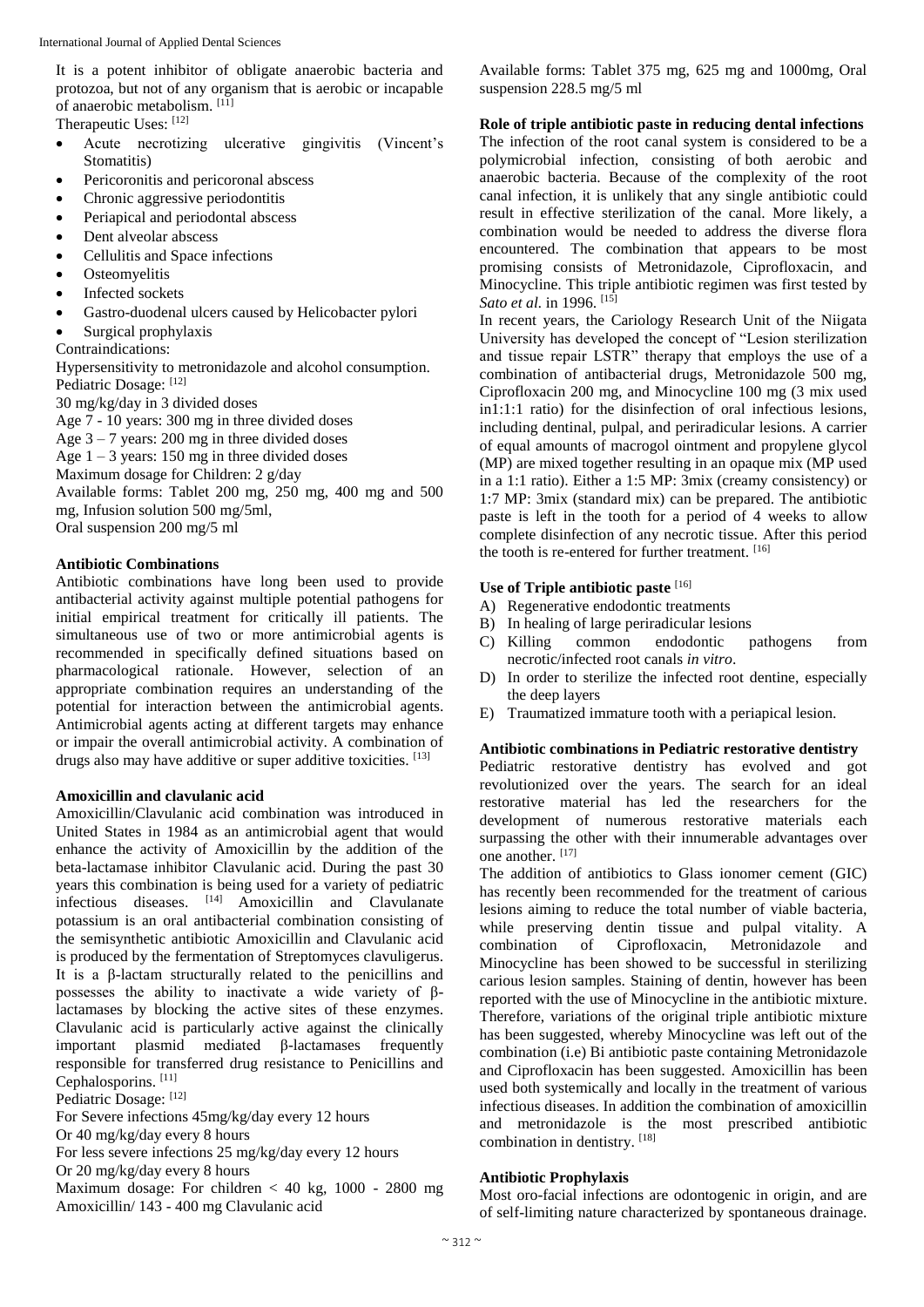The causal bacteria are generally saprophytes. Bacteremia is anticipated in the blood following invasive dental procedures. Infective endocarditis (IE) is an uncommon but a lifethreatening complication resulting from bacteremia<sup>[19]</sup>.

The vast majority of cases of IE caused by oral microflora can result from bacteremia associated with routine daily activities such as tooth brushing, flossing and chewing. However, antibiotic prophylaxis is recommended with certain dental procedures.

## **Recommendations: [20]**

The conservative use of antibiotics is indicated to minimize the risk of developing resistance to current antibiotic regimen. Antibiotic prophylaxis is given prior to dental procedures in children having the following conditions.

- Patients with cardiac conditions
- Patients with compromised immunity
- Patients with shunts, indwelling vascular catheters, or medical devices
- Patients with prosthetic joints

The procedures which require and do not require antibiotic prophylaxis are given in Table 1

The specific antibiotic regimen revised by the American Heart Association (AHA) in 2014 is given in Table 2

## **Problems arising while using antibiotics**

Antibiotics are prescribed for oral conditions related to endodontic, oral surgical and periodontal manifestation. [21] Unwarranted use of antibiotics are reported in children; mostly for ear and dental infections. However, in children increasing microbial resistance to antibiotics is well documented and is a serious global health concern. Antibiotic resistance is due to inappropriate use of antibiotics by clinicians. According to Dr. Thomas J. Pallasch, antibiotic misuse in dentistry mainly involves prescribing them in 'inappropriate situations' or for too long, which includes, [22]

- Giving an antibiotic after a dental procedure in an otherwise healthy patient to 'prevent' infection which in all likelihood will not occur.
- Using antibiotics as analgesics, particularly in endodontics - employing antibiotics for prophylaxis in patients not at risk for metastatic bacteremia
- Using antimicrobials to treat chronic adult periodontitis, which is almost totally responsive to mechanical treatment
- Using antibiotics instead of surgical incision and drainage of infections
- Using antibiotics to prevent claims of negligence

The impression is that antibiotics continue to be prescribed by dentists as much or more as in the past, despite the scarcity of clinical trials demonstrating the need for antibiotics.

Some of the problems associated with the use of antibiotics are drug toxicity, hypersensitivity reactions, antimicrobial drug resistance, superinfection, nutritional deficiencies, masking of an infection.

## **Conclusion**

Appropriate and correct use of antibiotics is essential to ensure that effective and safe treatment is available. Practices that may enhance microbial resistance should be avoided. To improve standards of care, dentists need to be up-to-date in their knowledge of pharmacology in dental education, as well as in the continuing education, with a continuous assessment of dental practices, a better understanding of the pathogenesis of these infections, including the host immune response to bacteremia, along with prospective clinical trials, which will allow for more evidence-based decisions. Every dental professional must follow proper guidelines given by the American Association of Pediatric dentistry (AAPD) which is based on scientific evidence to use antibiotics conservatively.

Table 1: Procedures requiring and not requiring Antibiotic Prophylaxis<sup>[19]</sup>

| Dental procedures requiring antibiotic prophylaxis                          |  |  |  |
|-----------------------------------------------------------------------------|--|--|--|
| Dental extractions                                                          |  |  |  |
| Periodontal procedures including surgery, scaling, root planing and probing |  |  |  |
| Dental implant placement, reimplantation of teeth                           |  |  |  |
| Endodontic instrumentation or surgery beyond the tooth apex                 |  |  |  |
| Subgingival placement of antibiotic fibers or strips                        |  |  |  |
| Initial placement of orthodontic bands but not brackets                     |  |  |  |
| Intra-ligamentary local anaesthetic injections                              |  |  |  |
| Prophylactic cleaning of teeth or implants with anticipated bleeding        |  |  |  |
| Dental procedures not requiring antibiotic prophylaxis                      |  |  |  |
| Routine anaesthetic injections through non-infected tissue                  |  |  |  |
| Taking dental radiographs                                                   |  |  |  |
| Taking oral impressions                                                     |  |  |  |
| Placement of removable prosthodontic or orthodontic appliances              |  |  |  |
| Adjustment of orthodontic appliances, placement of orthodontic brackets     |  |  |  |
| Restorative procedures with or without retraction cord                      |  |  |  |
| Placement of Rubber dam                                                     |  |  |  |
| Shedding of deciduous teeth                                                 |  |  |  |
| Bleeding from trauma to the lips or oral mucosa                             |  |  |  |
| Post-operative suture removal                                               |  |  |  |
| Fluoride application                                                        |  |  |  |